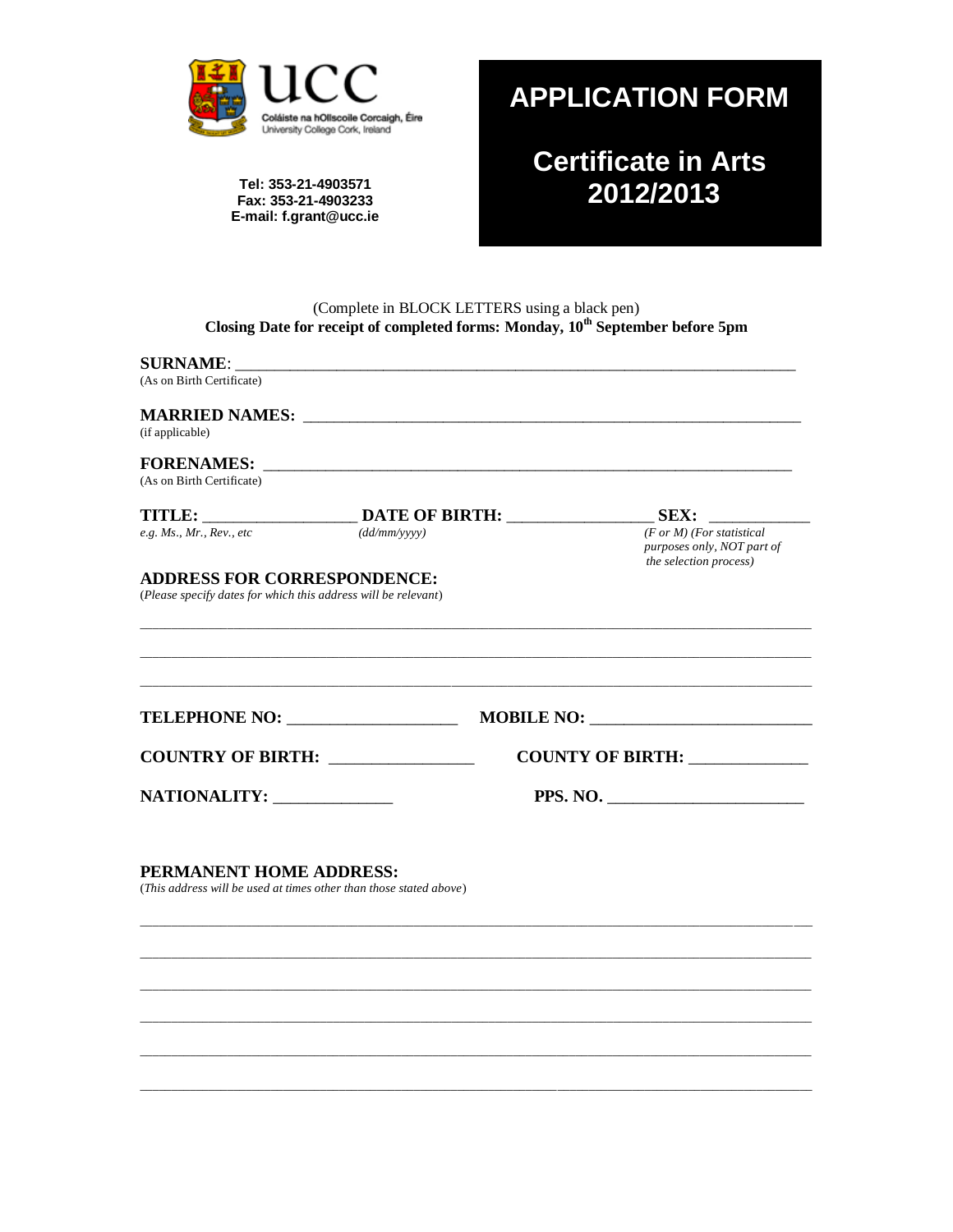## **PROGRAMME SELECTION:**

Having consulted the Certificate in Arts Programme details, please indicate below which subject you wish to apply for:

*(Please note that you are only permitted to take one subject)*

| Archaeology         | $\Box$ |
|---------------------|--------|
| Celtic Civilisation | $\Box$ |
| Economics           | $\Box$ |
| Geography           | $\Box$ |
| History             | $\Box$ |
| History of Art      | $\Box$ |
| Italian             | П      |
| Portuguese          | $\Box$ |
| Psychology          | $\Box$ |
| Spanish             | $\Box$ |

### **GENERAL:**

#### FOR RECORD PURPOSES, PLEASE INDICATE IF:

| (a) Were you previously registered for a programme in UCC? $\Box$ Yes $\Box$ No                    |  |  |
|----------------------------------------------------------------------------------------------------|--|--|
|                                                                                                    |  |  |
|                                                                                                    |  |  |
| (b) Have you applied for admissions to any other course in College for the $2011/2012$<br>session? |  |  |
| $\Box$ Yes $\Box$ No                                                                               |  |  |
|                                                                                                    |  |  |
| I acknowledge that the particulars given on this form are in all respects true.                    |  |  |

| <b>SIGNATURE</b><br>the contract of the contract of the contract of |  | TA. |  |
|---------------------------------------------------------------------|--|-----|--|
|---------------------------------------------------------------------|--|-----|--|